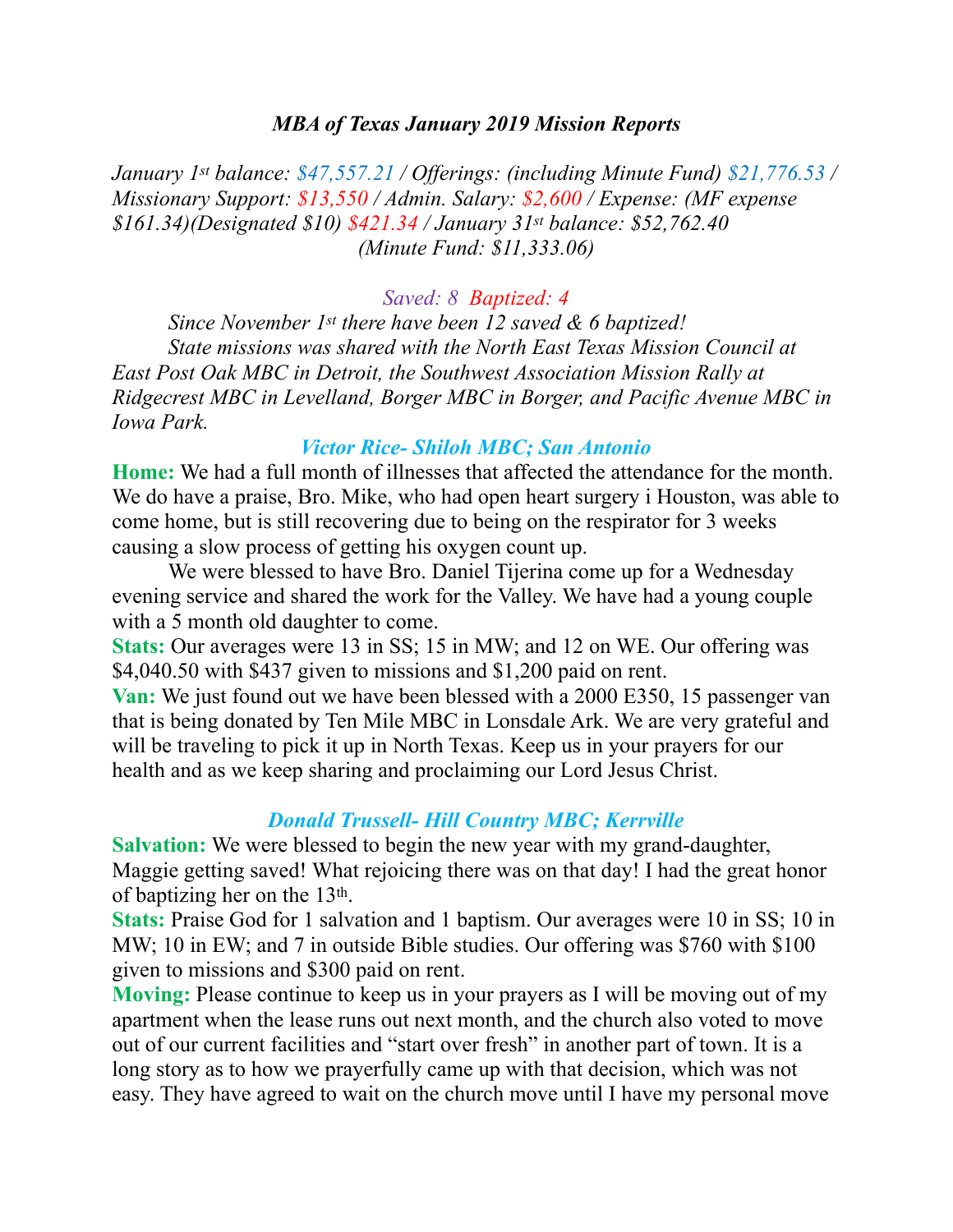behind me. That will mean a lot of work for me as most of our members are disabled. Thank you for your continued support and prayers.

# *Leland Acker- Life Point MBC; Early*

**Illness:** Attendance was a little off this month due to illness and travel. We had 1 baptism, which was originally scheduled for December, but was rescheduled for January due to the lack of an available baptistery.

**Stats:** Praise God for 1 baptism. Our averages were 16 in SS; 18 in MW; and 11 in outside Bible studies. Our offering was \$1,774 with \$300 given to missions. **Services:** Life Point voted to start a Wednesday night Prayer Service, and we are working to establish a midweek youth ministry as well. Thank you for your prayers and support.

## *Joe Bozarth- Fellowship MBC; Conroe*

**Plans:** We have had an interesting month. One of recovery for me and the Mission. We are very near to closing on the two and a half acres. It is currently planned for Feb. 10<sup>th</sup>. Just a couple of things yet we need to get back in order. This property will join our present land attached to the north side. Our plans are to use it for activities and play areas for kids. The kids from high school walk past every day and we believe we can challenge them to a game of freebie golf or basketball and thereby interest them in knowing more about the Lord. We are also going to have a pick nick area for our neighbors.

**Stats:** Our averages were 10 in SS; 13 in MW; 9 in EW; and 10 on WE. Our offering was \$3,919 with \$416.92 given to missions and \$2,006.75 paid on loan. **Value:** We have had the City of Conroe throw up as many road blocks as possible to stop our purchase. The purchase price has been \$1.65 per square foot. It is located along I45 and Wilson Rd. Other property in the area is selling for \$18 per square foot. So you can see why we want to purchase the land. With the purchase of the land, **the property was appraised for 2.2 million**. Remember us in prayer.

## *Glenn McCarver- Borderland MBC; El Paso*

**Surrender:** Since Ethan was saved in July, he has been seeking God's will for his life. After several months of prayer, he came on Dec. 2nd and surrendered to the call of the ministry. He was nervous and excited when we had him speak for the first time. While he didn't preach for very long, the message was true and relevant. We ask you to keep him in your prayers as he continues to follow God's plan for his future. Also pray that we can be the right examples and teachers for him. **Salvation:** Those of you who know my daughter Cala, know that she is very direct. Some of her friends and co-workers decided to take a trip to New Mexico to see snow. While they were there, one in the group wanted to go inside a Catholic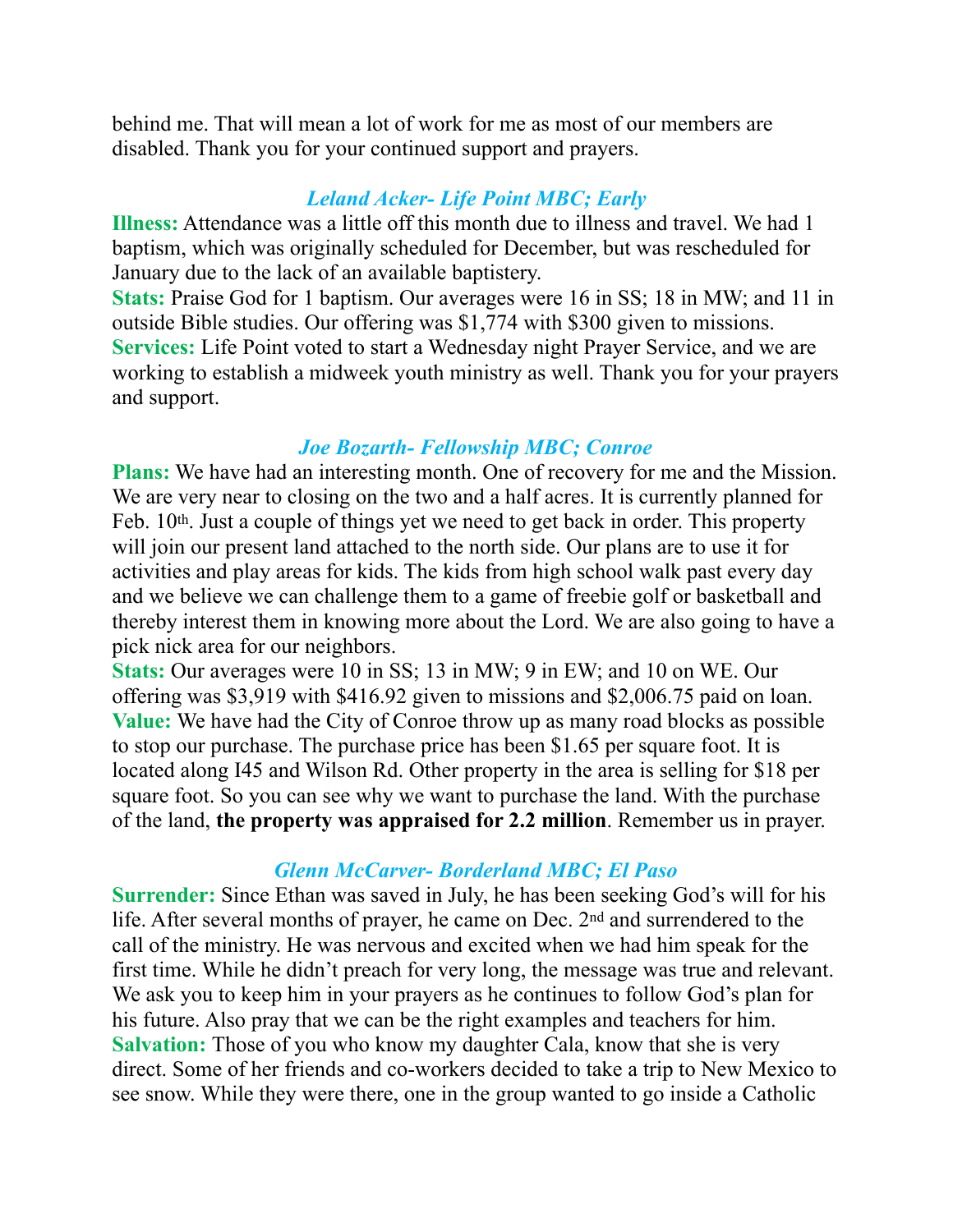Church. While they were there, Cala told Raul that she didn't like being there. When he asked why, Cala (being her usual blunt self) said that they were all dying and going to hell. This startled him so much, that she was able to share the Gospel with him. Before it was all said and done, he was crying and asking Jesus to save him! He told us later that on that day, he finally had the peace that he had been looking for! Please pray for Raul as he always has a new question about the Bible. Also, pray for his family to accept Christ as their Savior as well! **God's blessings:** This past month, God has blessed us with a high attendance of 14. During the middle part of January, we had a family emergency, and even while we were gone, our congregation met and had 10 attend the meeting. Cala was the only one from the family that was there. Praise God as He continues to lead and grow the work in the Borderland!

## *David Smith- Lifeline BC; Mansfield*

**4 Saved: First**, our intern, Britt Farley, led an adult man to Christ earlier in the month. Pray for him to grow in Christ. **Second,** my wife led a lady to Christ in the Parks Mall. Please pray for her to come out of Catholicism. **Thirdly,** I was privileged to lead Alice's adult niece to Salvation. **Fourth,** a child was saved in Sunday School. We are praising God for 4 saved this month. Praying they will all eventually be in church.

**Stats:** We had 4 saved! Our averages were 21 in MW; 5 in small groups and 5 at Venus. Our offering was \$2,808 with \$300 given to missions and \$650 paid on rent, \$300 toward the Pastor, and \$150 for Pastor's insurance.

 Some regular members have been slacking off in church attendance. But God has replaced them with at least 10 others coming on a regular basis lately. Praise God for His goodness.

**Property:** We were not able to negotiate a deal with the owner of the 3 acres with house on it. But that's ok. God has something much better for us when the time comes. We will be making a **request for the TMD funds** to help us get a down payment together for future property. Please pray for us in this matter.

**Unchurched:** Reaching the unchurched is always a challenge. It can get messy because so often these folks are untaught and undisciplined. Please pray that those who are coming will gain stability in the Word of Truth. When people interrupt your sermon with questions, it becomes very interesting.

**New Neighbors:** Pray for a Muslim family of 5 that just moved across the street from us. We met them and learned they are from Jordan. The husband is studying at UTA and getting a masters in Engineering. They are very friendly. The wife, Rawaa, brought a plate of goodies over to us on Saturday. Pray we can reach them.

*Daniel Tijerina- A New Beginning BC; Mission*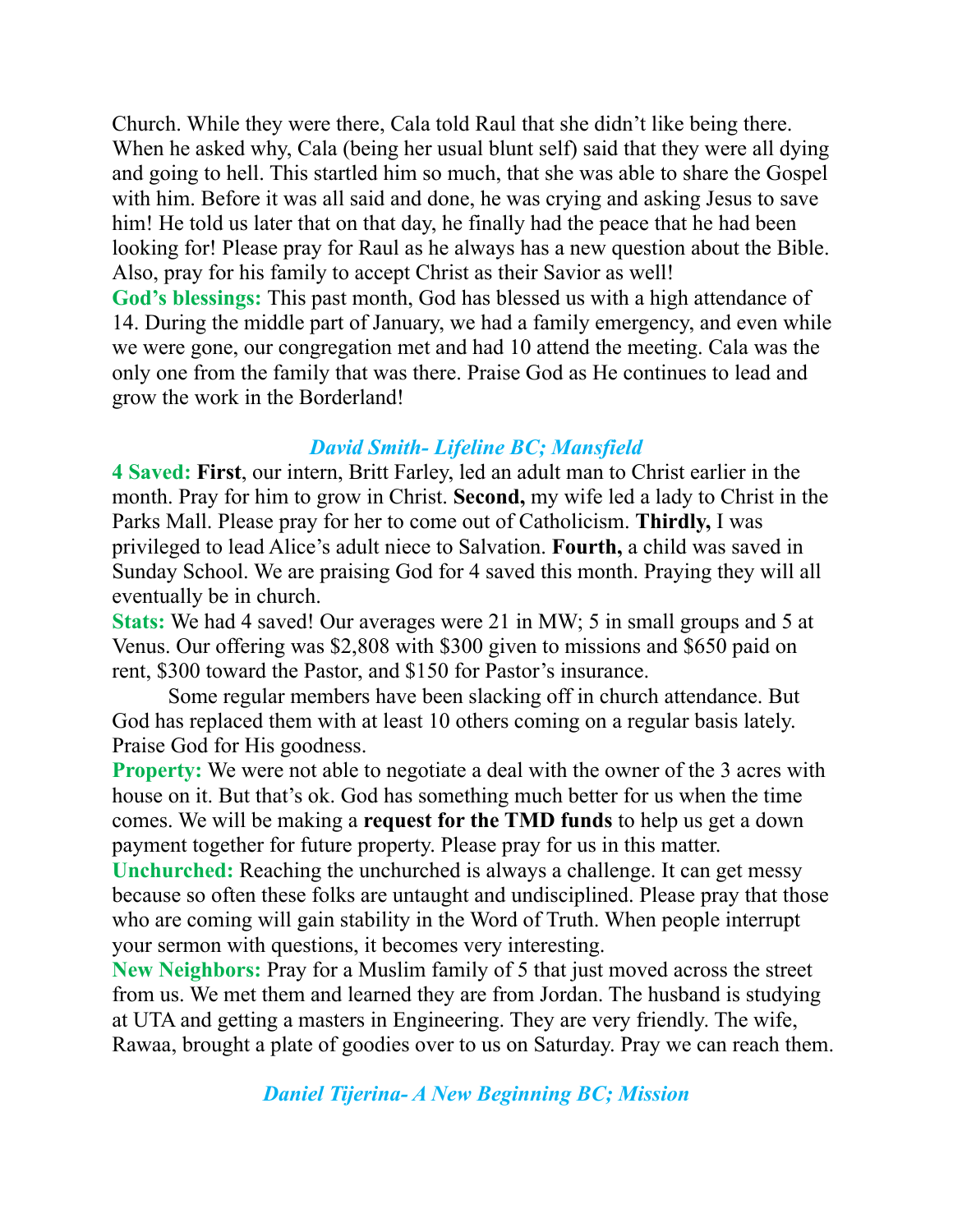**New Start:** I am pleased to report that we started meeting at our new location in Mission. The chapel seats over 150 people, has men and women's restrooms, a cold water drinking faucet, a baptistery, and 2 small class room spaces. It is located on a 40 acre camp that contains hotel rooms, conference rooms, bunked beds for men and women, a prayer garden, paved parking, etc.

**Anniversary:** Our sponsoring church will be visiting us next month, Feb. 8-11. A New Beginning will be celebrating 13 years of service to our Lord and King on Feb. 10, 2019.

**Praises:** My son Joseph and my daughter Florence made their professions of faith and asked to be Scripturally Baptized! A New Beginning and Unity rejoice and are very thankful to the Lord for His mercy and grace.

**Fellowship:** Our young people attended a youth rally on Jan. 26, at Iglesia Bautista Getsemani where Pastor Josue Vasquez is now pastoring. Florence, my daughter, won several prizes. She answered numerous questions related to Scripture passages (speed test on who could find the chapter and verse).

**Outreach:** We have established new relationships with several young people and families this month. We are awaiting the arrival of flyers, business cards, and a new sign to help us let the community know where we are located, our service times, and our contact information.

**Future Plans:** We are looking forward to great things the Lord has in store for us in 2019. **We are requesting the Texas Mission Development Funds** for the 2nd quarter, to purchase land and a building to permanently call home.

**Stats:** We are working with 9 families. Our averages were; 38 in MW; 17 in EW; and 14 on WE. If you have questions call me at 956-240-5717, or email me at [anewbeginningbc@yahoo.com](mailto:anewbeginningbc@yahoo.com).

**Thanks:** We are grateful to all the churches that give faithfully to the MBA of Texas, TMD, and TMB. We want to thank our sponsoring church- Unity MB C of Longview, and Pastor Ray Williams for their prayers and support.

## *Steven Haney- MBSF- Lubbock*

**In Session:** We are finally back in session after the holidays. We started back January 14th. We decided to start running ads for our Bible study in the campus paper this spring, so please pray God will help these ads to reach as many students as possible. We will continue to do our free speech booths, hopefully 2 per month, and hope to make some good contacts through that. Cold contacts are the hardest for me, for I enjoy building relationships first, but sometimes that's not the best way for that person or opportunity. We pray God will place those in our path that He desires and trust He knows best. We have 2 MBSF bible studies and averaged 5 students. Some students brought bible lessons, which is encouraging to see them wanting to build on their relationship with God. I know it is not all about numbers,